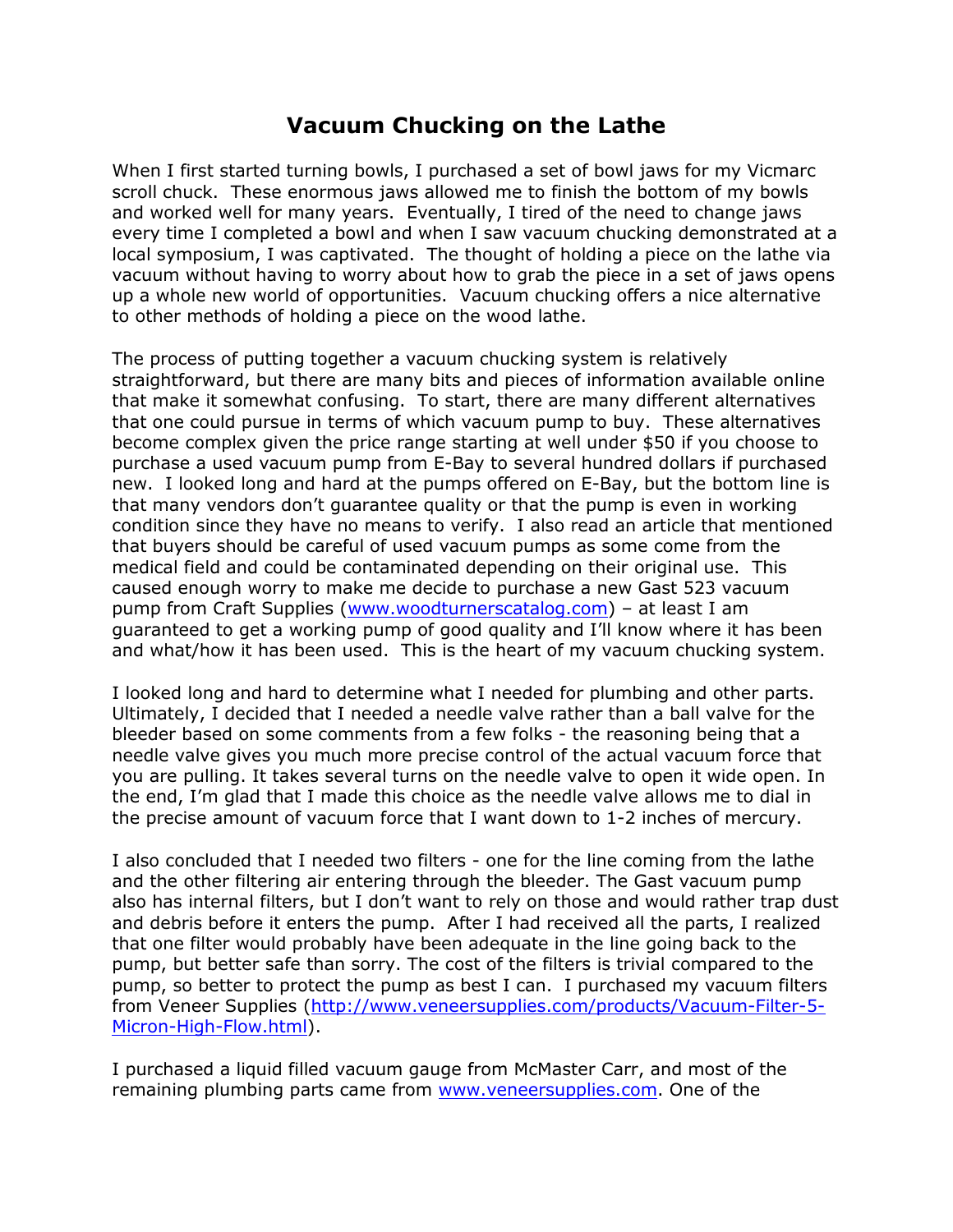specialty parts that I got from Veneer Supplies is a Lock-On Vacuum Connector intended specifically for vacuum systems - this part allows me to easily connect/disconnect the pump from the rest of the system. This part supposedly works better than the quick connectors designed for compressed air – since I haven't tried those, I can't really offer any comparison but the locking connector works well for me.

Here's a pic of my gauge setup - the locking connector to the bottom goes off to the Gast 523 and the tube to the left goes to the rotary adapter installed on the tailstock of the lathe. Note that the connector on the right remains open as this is the inlet to allow air into the system via the bleeder valve (black handle) to the right of the gauge. The ball valve on the left (red handle) allows me to quickly turn vacuum off going to the lathe should I need to cut vacuum in a hurry whether to adjust a piece, etc.



For the connection to the tailstock, I chose to make my own Oneway-like rotary adapter. Since I happened to have a spare Beall buffing adapter that I wasn't using, I decided to give it a shot as the price comparison was rather dramatic (\$100+ for a Oneway rotary adapter vs. ~\$30 for bearings and I already had the adapter for the lathe). I drilled out the end of the Beall buffing adapter (made from aluminum, so drilling was easy) and inserted two sealed bearings into the end using a combination of epoxy and silicone sealant. I epoxied the bearings into place (taking care not to apply any to the center ring that spins) and added a bit of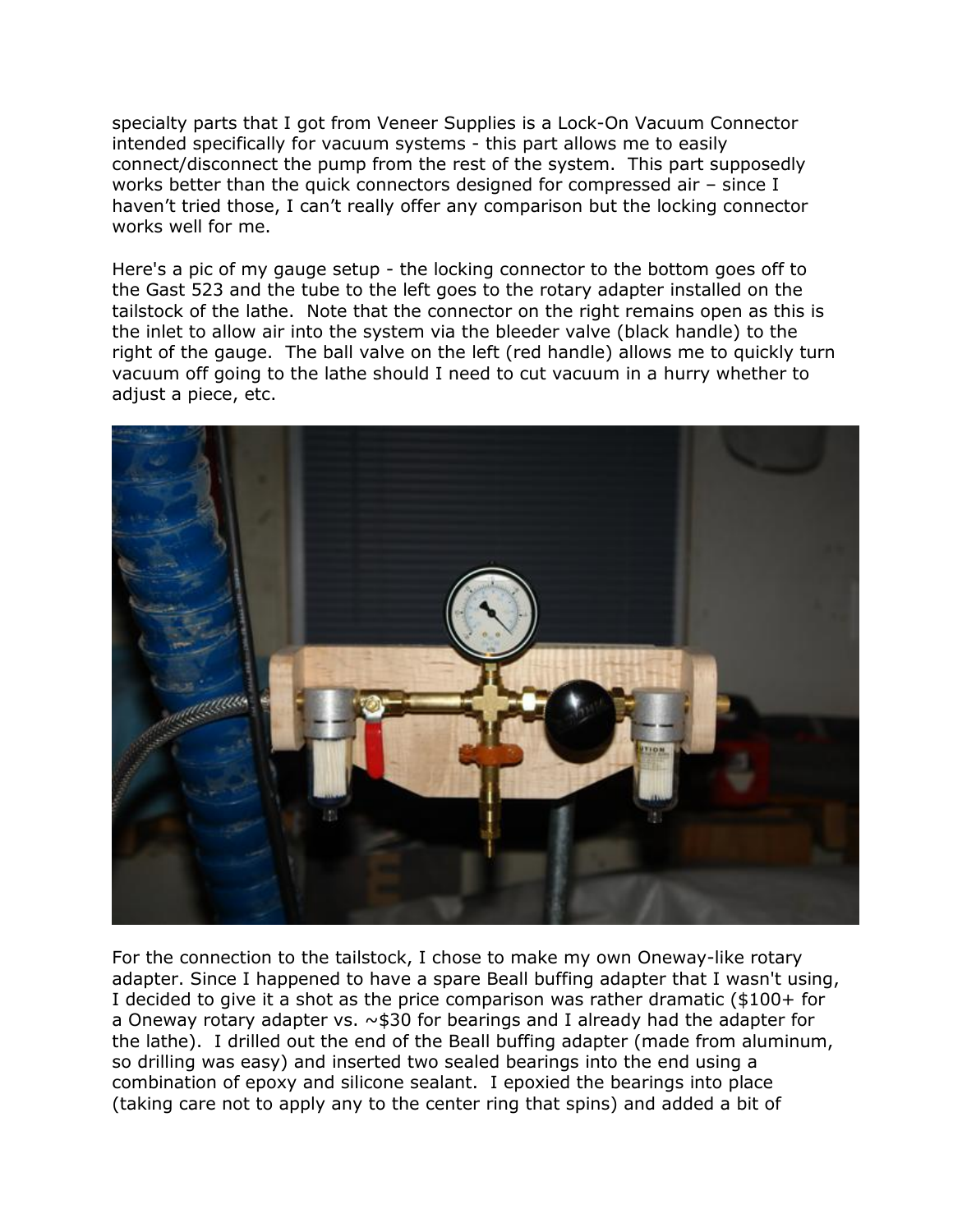silicone sealant between the bearings which I think helped to seal leaks considerably. The bearings were 1 3/8" O.D. and 5/8" I.D. - these fit well within the aluminum cylinder and were just the right size to tap in a piece of common 1/2" copper plumbing pipe into the center. From the plumbing pipe, you can readily find adapters and converters to convert to 1/4" NPT. As far as I can tell, I'm getting very little leakage so far - time will tell how well this part will hold up. By the way, you'll notice black electrical tape in the pics - that's because the Beall adapter has a through hole for the purpose of inserting a rod to remove the adapter from the lathe. I plugged this hole with a piece of plastic from a butter dish and then covered that with black electrical tape - that way, if the adapter ever gets stuck on the lathe, I can still get to the hole with little effort/damage.

Here are a couple of pics of my homemade rotary adapter:

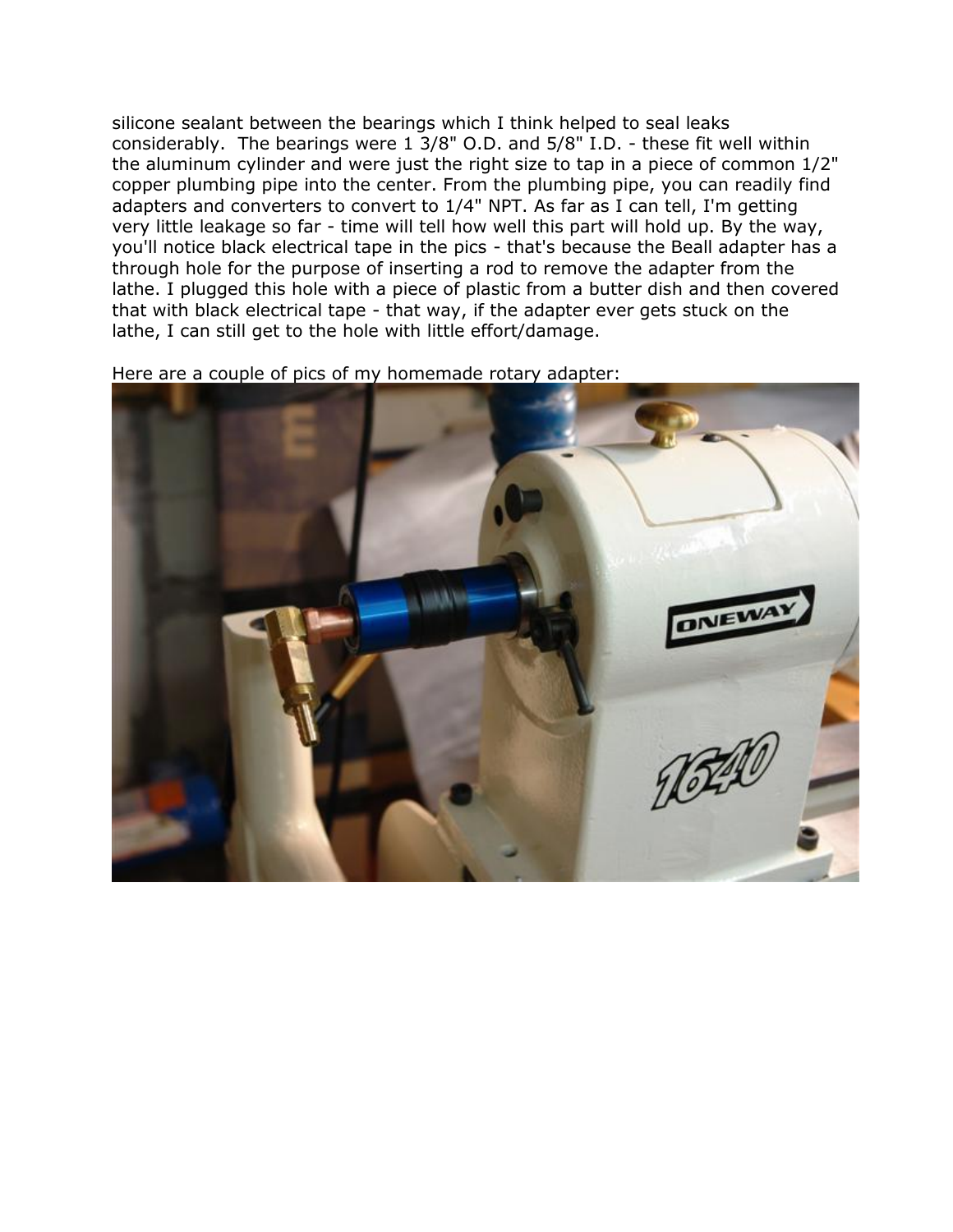

Finally, I decided to purchase a vacuum chuck

from [http://www.jtturningtools.com/vacuum-chuck-hubs.](http://www.jtturningtools.com/vacuum-chuck-hubs) I ran into a bit of trouble fitting this chuck onto my Oneway 1640 - it seems that the threads started about 1/8" too soon which prevented the chuck from seating properly on the spindle shoulder. I spoke with Tom on the phone regarding these issues, and at first he seemed dedicated to correcting this issue. I sent him a few detailed pictures of the parts as they fit on my standard Oneway lathe spindle and explained that I thought that I thought that the first thread needed to be removed to allow the chuck to seat properly on the spindle rather than bottoming out on the threads. After several conversations on the phone, I lost contact with him and ultimately chose to grind off the first thread with my Dremel tool which fixed the problem. This resolved the problem and I am happy with the chuck but disappointed that I had to customize such an expensive part to make it work. I can only recommend caution when purchasing this particular part as you may need to customize it to make it work correctly.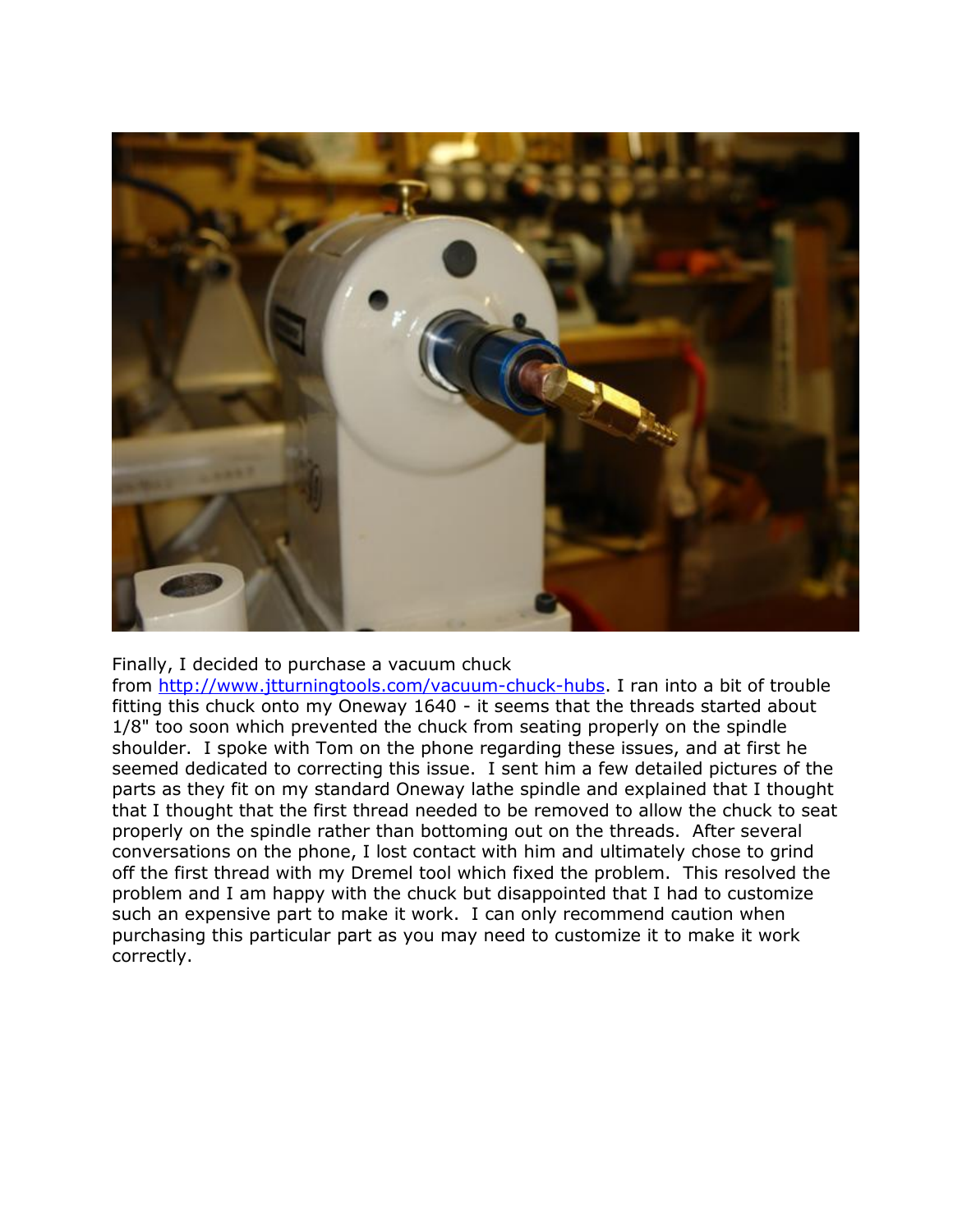Here's a pic of the vacuum chuck:



After putting it all together, I tried the system with a piece of 3/4" Maple board held to a 3" vacuum chuck and the system was drawing 25.5 inches of mercury. Given that the pump alone is rated to pull  $\sim$  26 inches of mercury, it seems that I have little to no leakage and the system should serve me well.

Note that the black foam in the picture was ¾" wide self-adhesive vacuum foam that I purchased from VeneerSupplies. It worked OK, but I had issues getting it to stay in place, which is why the picture also shows black electrical tape that I used to attempt to hold the foam in place. I have since purchased craft foam from Wal Mart – this comes in discs that are approximately  $6''$  in diameter – I think that I got 50-75 discs for about \$2. I only needed a few discs, but that was the smallest package that I could find. I applied spray-on glue to the disc and stuck it to the PVC plumbing parts that I am using for my chuck. Then I put the chuck on the lathe and cut the center away from the disc with a skew chisel. This worked much better and I would highly recommend these craft foam discs. You can see these discs installed on three different sized PVC chucks below (note that the black foam has been removed and replaced - I no longer use it!):